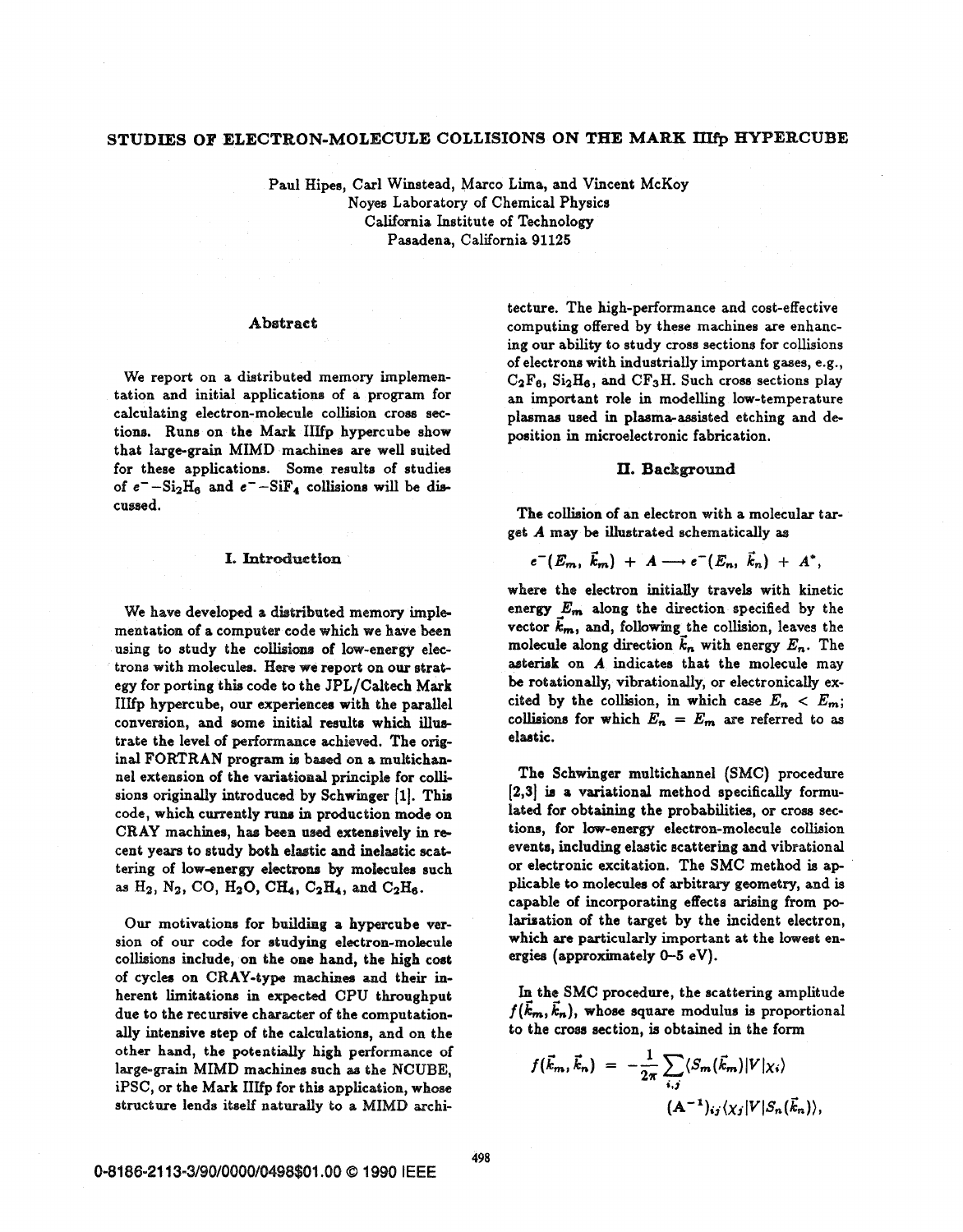where  $S_m(\vec{k}_m)$  is an  $(N + 1)$ -electron interactionfree wave function of the form

$$
S_m(\vec{k}_m) = \Phi_{target}^{(m)}(1,2,\ldots,N)e^{i\vec{k}_m\cdot\vec{r}_{N+1}},
$$

*V* is the interaction potential between the electron and the molecular target, and the  $(N + 1)$ -electron functions  $\chi_i$  are Slater determinants which form a basis set for approximating the exact scattering wave functions  $\Psi_m^{(+)}(\vec{k}_m)$  and  $\Psi_n^{(-)}(\vec{k}_n)$ . The  $(A^{-1})_{ij}$  are elements of the inverse of the matrix representation in the basis  $\chi_i$  of the operator

$$
A^{(+)} = \frac{1}{2}(PV + VP) - VG_P^{(+)}V - \frac{1}{N+1}\{\hat{H} - \frac{N+1}{2}(\hat{H}P + P\hat{H})\}.
$$

Here *P* is the projector onto open (energetically accessible) electronic states,

$$
P = \sum_{\ell \in open} |\Phi_{\ell}(1,2,\ldots,N)\rangle \langle \Phi_{\ell}(1,2,\ldots,N)|,
$$

 $G_P^{(+)}$  is the  $(N+1)$ -electron Green's function projected onto open channels, and  $\hat{H} = (E - H)$ , where E is the total energy of the system and *H*  is the full Hamiltonian.

In the present implementation, the Slater determinants  $\chi_i$  are formed from molecular orbitals which are, in turn, combinations of Cartesian Gaussian orbitals

$$
N_{\ell mn}(x-A_x)^{\ell}(y-A_y)^m(z-A_x)^n
$$
  
 
$$
\times \exp(-\alpha|\vec{r}-\vec{A}|^2),
$$

which are commonly used in molecular electronicstructure studies. With this choice, all matrix elements needed in the evaluation of  $f(\vec{k}_m, \vec{k}_n)$  can be obtained analytically, except those involving the Green's-function term  $VG_P^{(+)}V$ . These terms are evaluated numerically via a momentum-space quadrature procedure **[4].** Once all matrix elements are calculated, the final step in the calculation is solution of **a** aystem **of** linear equations to obtain the scattering amplitude  $f(\bar{k}_m, \bar{k}_n)$ .

The computationally intensive step in the above formulation is the evaluation of large numbers of so-called "primitive" two-electron integrals

 $\langle \alpha \beta | V | \gamma \vec{k} \rangle =$  $\int \int d^3\vec{r}_1 d^3\vec{r}_2 \, \alpha(\vec{r}_1) \beta(\vec{r}_1) \frac{1}{r_{12}} \gamma(\vec{r}_2) e^{i\vec{k}\cdot\vec{r}_2}$  for all combinations of Cartesian Gaussians  $\alpha$ ,  $\beta$ , and  $\gamma$ , and for a wide range of  $\vec{k}$  in both magnitude and direction. These integrals are evaluated analytically by **an** intricate 'black box" comprising approximately two thousand lines of FORTRAN. A typical calculation might require  $10<sup>9</sup>$  to  $10<sup>10</sup>$  calls to this integral-evaluation suite. consuming roughly 80% of the total computation time. Once the primitive integrals are obtained, they are assembled in appropriate linear combinations to yield the matrix elements appearing in the expression for  $f(\vec{k}_m, \vec{k}_n)$ . The original CRAY code performs this procedure in two steps: first, a repeated linear transformation to integrals involving molecular orbitals, followed by a transformation from the molecular-orbital integrals to the physical matrix elements involving Slater determinants. The latter step is equivalent to an extremely sparse linear transformation whose coefficients are determined in an elaborate subroutine with a complicated logical flow.

#### **III. Concurrent Jmplementation**

The necessity of evaluating large numbers of "primitive' two-electron integrals makes the SMC procedure a natural candidate for parallelisation **on** a **MIMD** machime such **as** the Mark IIIfp hypercube. The large memory and general-purpose processors of the Mark IIIfp make it feasible to distribute the "black **box"** integral evaluator **across**  the processors and to divide up the evaluation of the primitive integrals among all the processors. In planning the decomposition **of** the set of integrals onto the **nodes** of the hypercube, two principal issues must be considered. First, the number of integrals required is such that not all can be stored in memory simultaneously, and certain indicea must therefore be processed sequentially. Second, the transformation from primitive integrals to physical matrix elements, which necessarily involves interprocessor communication, should. be **as** efficient and transparent **aa** possible. With both of these considerations in view, the approach chosen wan to configure the hypercube **as** a logical two-torus, to which **is** mapped an integral matrix whose columna are labeled by Gaussian pairs  $(\alpha, \beta)$ , and whose rows are labeled by momentum directions  $\hat{k}$ ; the indices  $|\vec{k}|$  and  $\gamma$  are processed sequentially.

Given this choice of data decomposition, a design for the parallel transformation procedure must be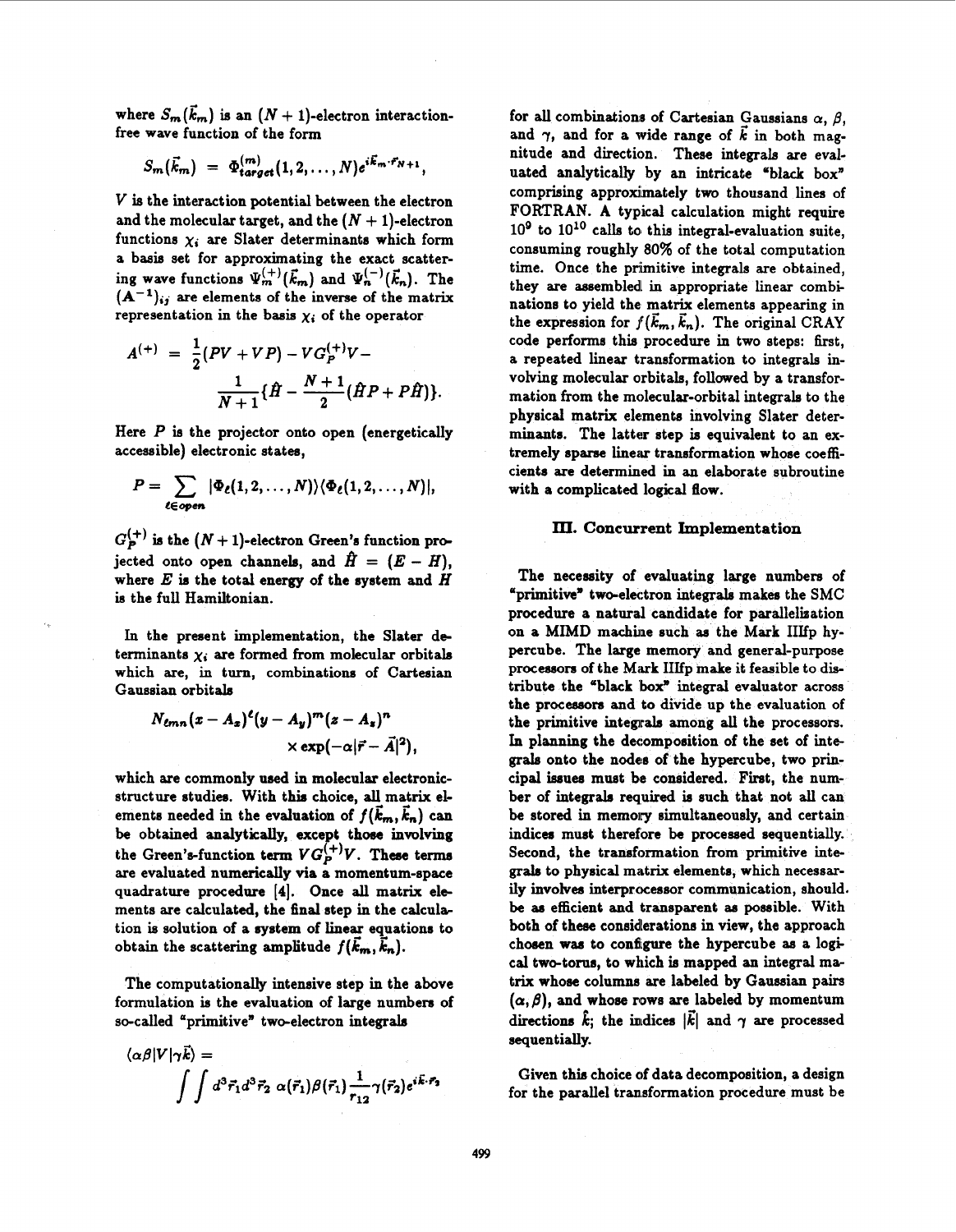chosen. Direct emulation of the sequential codethat is, transformation firat to molecular-orbital integrals and then to physical matrix elements-is undesirable, because the latter step WOUM entail **an** intricate parallel routine governing the complicated **flow** of **a** relatively limited amount of data between processors. The potential for coding errors would be unacceptably high. Instead, the two transformations are combined into a single step **by** using the logical outline of the original **molecular-orbital+o-physical-matrix-element**  routine in a distributed version of the CRAY *se*quential routine which builds a distributed transformation matrix. The combined transformations **are** then accomplished by a **series** of large, **almost**full complex-arithmetic matrix multiplications directly **on** the primitive-integral data set. The transformation steps and associated interprocessor communication are thus localised and "hidden<sup>"</sup> in large parallel multiplications, which are known to be efficient on hypercube architectures [13]. Besides efficiency, benefits of this approach include simplicity and enhanced portability of the resulting code.

The remainder of the parallel implementation involves relatively straightforward modificstiona of the sequential CRAY code, with the exception of a series of integrations over angles  $k$  arising in the evaluation of the  $VG_{\mathcal{P}}^{(+)}V$  matrix elements, and of the mlution of a system of **linear** equationa in the **final** phase of the calculation. The angular integration, done by Gauss-Legendre quadrature, is compactly and efficiently coded **aa** a distributed matrix multiplication of the form  $\text{Adiag}(\omega_i) \mathbf{A}^{\dagger}$ . The integration over  $|\vec{k}|$  is essentially accomplished in SIMD fashion. The solution of the linear system will be performed by a distributed LU solver[14] modified for complex arithmetic, implementation of which is under way. This will make feasible solution of systems on the order of  $2000 \times 2000$ , **on** current hardware. However, in applications to date, the size of the linear systems-less than **lo0 x** lOO-has **allowed** we **of** the original eequential solver running either **on** the host **or on** a single **node.** 

## IV. Performance

**No** attempt has been **made** to benchmark the parallel electron scattering code in detail. Such an exercise is irrelevant here, because the integrals are embarrassingly parallel, and matrix multiplies



Fig. **1** Time for computation and transformation of **a** complete set of two-electron integrals, for fixed  $|\vec{k}|$ , as a function of the Mark IIIfp hypercube dimension (squares). Also shown is an exponential best fit (solid **line),** with parameters **an** indicated in the **figure,** and, for comparison, the single-processor CRAY Y-MP time (dashed line).

and **LU** decomposition have been previously *ased* . However, it8 performance relative **to** the original CRAY code has been assessed through a series of calculations on Mark IIIfp hypercubes of **dimension8** from *0* **(a** single procawor) to **6 (64**  processors), the largest currently available. The **same** calculation wan **ab0** performed **on** a **CRAY**  Y-MP with the original code. For these comparisons, a modest but realistic "production run" for the *CO* molecule using **32** Cartesian Ga bitals was chosen. Results are presented in Figs. 1 and 2. Figure 1 shows the time required for a single 'quadratarc shell' of integrals, **i.e.,** for evaluation **and** tranaformation of a complete set of two-electron integrals for a fixed magnitude  $|\vec{k}|$ , **ad a** function **of** the cube dimension. All 1/0 **and**  code loading *are* included in timings. The Weitek **XL** floating point proce performs the primi**al** calculation at roughly *0.85* Mflopa per processor. The transformation to physical matrix elements proceeds at 1.5 Mflops/processor. The data **of** Fig. 1 *are* prenented in **an** alternative fauh**ion** in Fig. **2,** which shows speedup **an** a function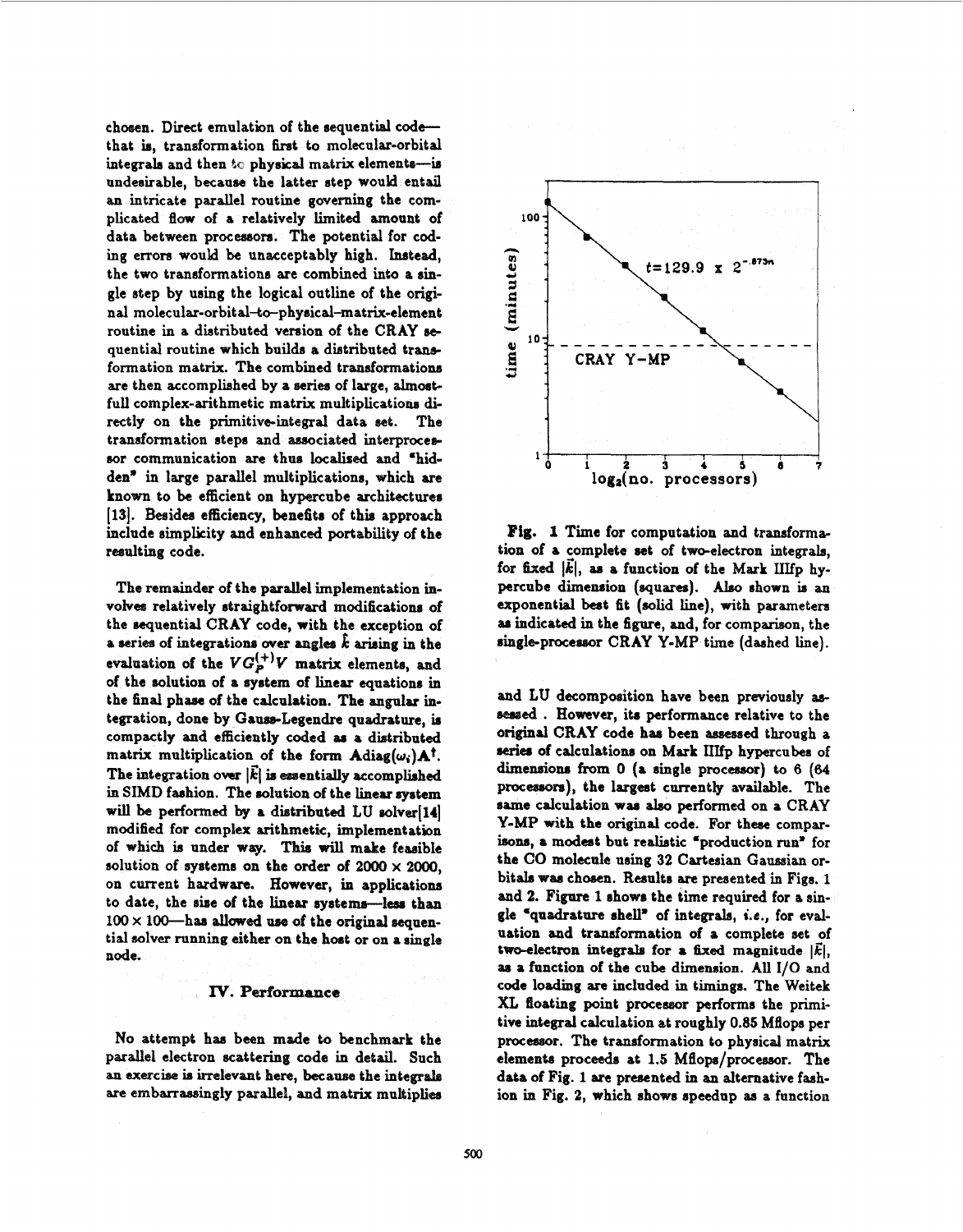

Fig. 2 Speedup as a function of hypercube dimension for the same case as Fig. 1. Efficiencies are indicated for each dimension. For comparison. ideal 2<sup>n</sup> speedup is shown by the dashed line.

of cube dimension, along with efficiencies (the ratio of achieved to ideal, or 2<sup>n</sup>, speedup). The (single-processor) Y-MP time is indicated by the dashed line. As seen from the figure, the Mark IIIfp performance surpasses that achieved on the CRAY in going from 16 to 32 processors. The solid line, which is an exponential best fit, evidently describes the observed Mark IIIfp times well over the range of hypercube dimensions studied, although the fact that the time decreases as  $2^{-0.87n}$  rather than  $2^{-n}$  indicates that the speedup achieved is less than ideal. An analogous plot for the total CO computation time on 8 to 64 processors (not shown) reveals identical characteristics, reflecting the dominance of the two-electron integrals in the calculation. As expected for a problem of fixed size, the efficiency declines as the hypercube dimension increases [5], but remains reasonable over the range studied. Most importantly, on 64 processors, we are outperforming the Y-MP by a factor of 3 on a small problem. Larger problems will provide a greater performance differential.

# V. Selected Results

After development and debugging, the concur-



Fig. 3 Differential cross section for elastic scattering of 4eV electrons by the Si<sub>2</sub>H<sub>6</sub> molecule. The solid line shows theoretical results obtained on the Mark IIIfp; the circles are measured values (Ref.  $[7]$ .

rent SMC code was applied to a number of elastic electron-scattering problems, with an emphasis on polyatomic gases of interest in low-temperature plasma applications [6]. Some of the systems examined to date are ethylene  $(C_2H_4)$ , ethane  $(C_2H_0)$ , disilane  $(Si_2H_6)$ , and tetrafluorosilane (SiF<sub>4</sub>). Illustrative results are presented in Figs. 3-5, along with experimental or other data for comparison [7-11]. Figure 3 shows the differential cross section-that is, scattering probability as a function of the angle  $\theta$  between incident and outgoing directions-for 4 eV electrons colliding elastically with Si<sub>2</sub>H<sub>6</sub> molecules. Agreement with recent experimental results [7] is excellent. One point to observe is the significant probability of scattering in the high-angle, or near-backward, directions, for which experimental data are unavailable. Examination of Fig. 3 suggests that extrapolation of the measured values to this region is likely to underestimate the cross section. This fact is significant because such backscattering makes a large contribution to the transfer of momentum from the electrons to the gas molecules and is therefore important in the numerical modeling of plasmas and discharges.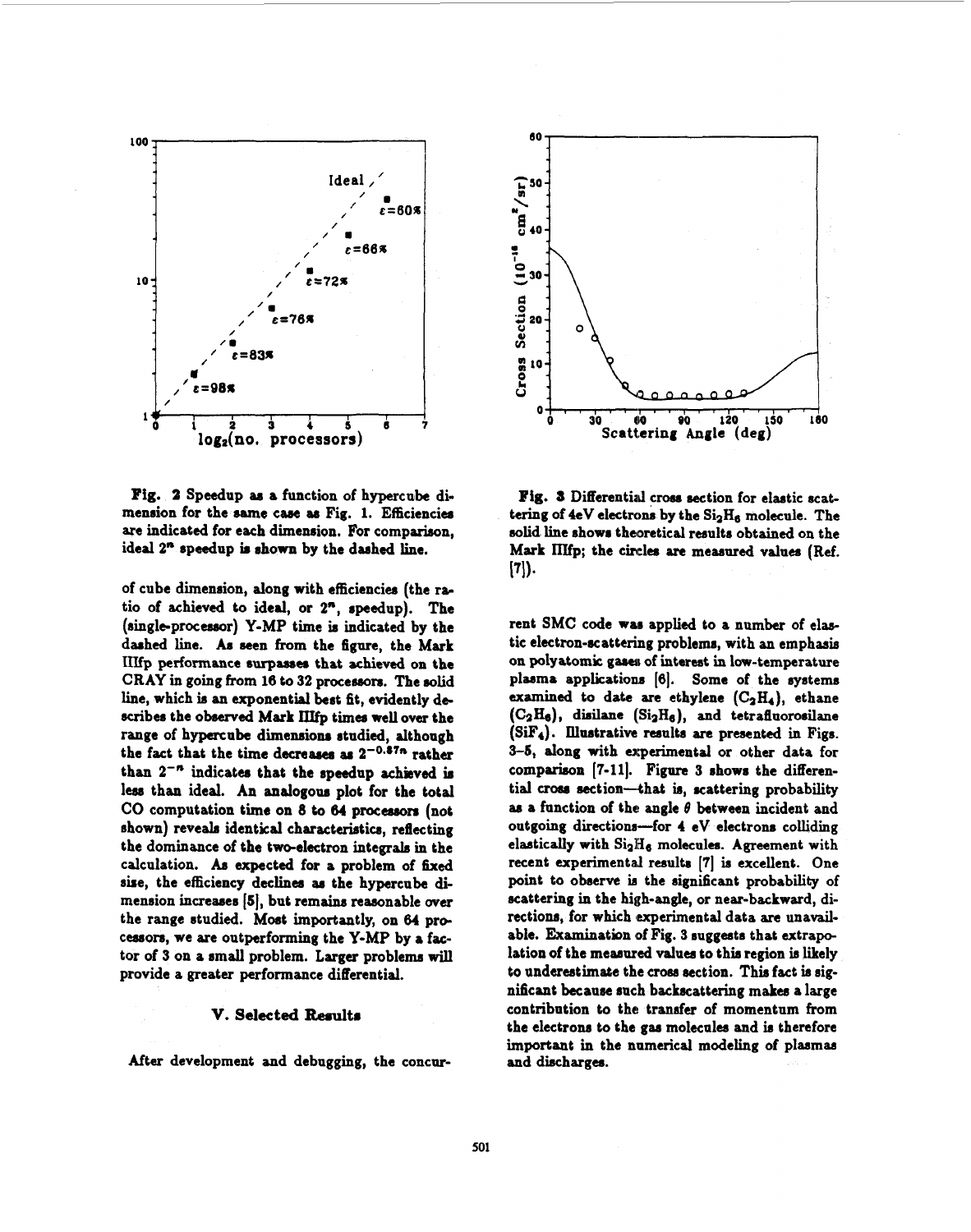

Fig. 4 Momentum-transfer or diffusion cross sections for low-energy electrons colliding with Si<sub>2</sub>H<sub>6</sub>. Shown are the present results (solid line), estimated values [8] (long dashes), and derived values [9] (short dashes).

The large backscattering probability indicated in Fig. 3 contributes to the peak in the Si2H6 momentum-transfer cross section-essentially a weighted integral over the differential cross section-shown in Fig. 4 as a function of electron energy. The dashed curves in Fig. 4, which represent estimated [8] and indirectly derived [9] momentum-transfer cross sections, appear to be the only previously published values for this industrially important molecule, highlighting the need for calculations of the present type.

As a further example of the applications performed to date, Fig. 5 shows preliminary results for the angle-integrated elastic scattering cross section of SiF<sub>4</sub>, along with two measurements [10,11] of the total scattering cross section, which should of course be larger than the elastic cross section. Considering the uncertainties in the measurements and the need for further refinement of the theoretical result, the agreement in magnitude and overall shape of the cross sections are quite encouraging.



Fig. 5 Elastic electron scattering cross section for SiF4 obtained on the Mark IIIfp (solid line). Also shown are total scattering cross section measurements of Refs. [10] (squares) and [11] (circles).

## VI. Conclusions and Future Prospects

The concurrent implementation of a large sequential code which is in production on CRAYtype machines is an example of challenges which are likely to become increasingly frequent as commercial parallel machines proliferate and as more and more "mainstream" computer users are attracted by their potential. Several lessons which emerge from the port of the SMC code may prove useful to those contemplating similar projects. One is the value of focusing on the concurrent implementation of the existing code [11] and, so far as possible, maintaining the structure and code from the sequential program. The development of an understanding of the original CRAY code and its organization is a demanding part of such a parallelisation. On the other hand, major issues of structure and organisation which bear directly on the parallel conversion deserve very careful attention. In the SMC case, the principal such issue was how to implement efficiently the transformation from primitive integrals to physical matrix elements. A poor parallelisation of the transformation could offset the high efficiency of the primitive integral calculation. The solution arrived at